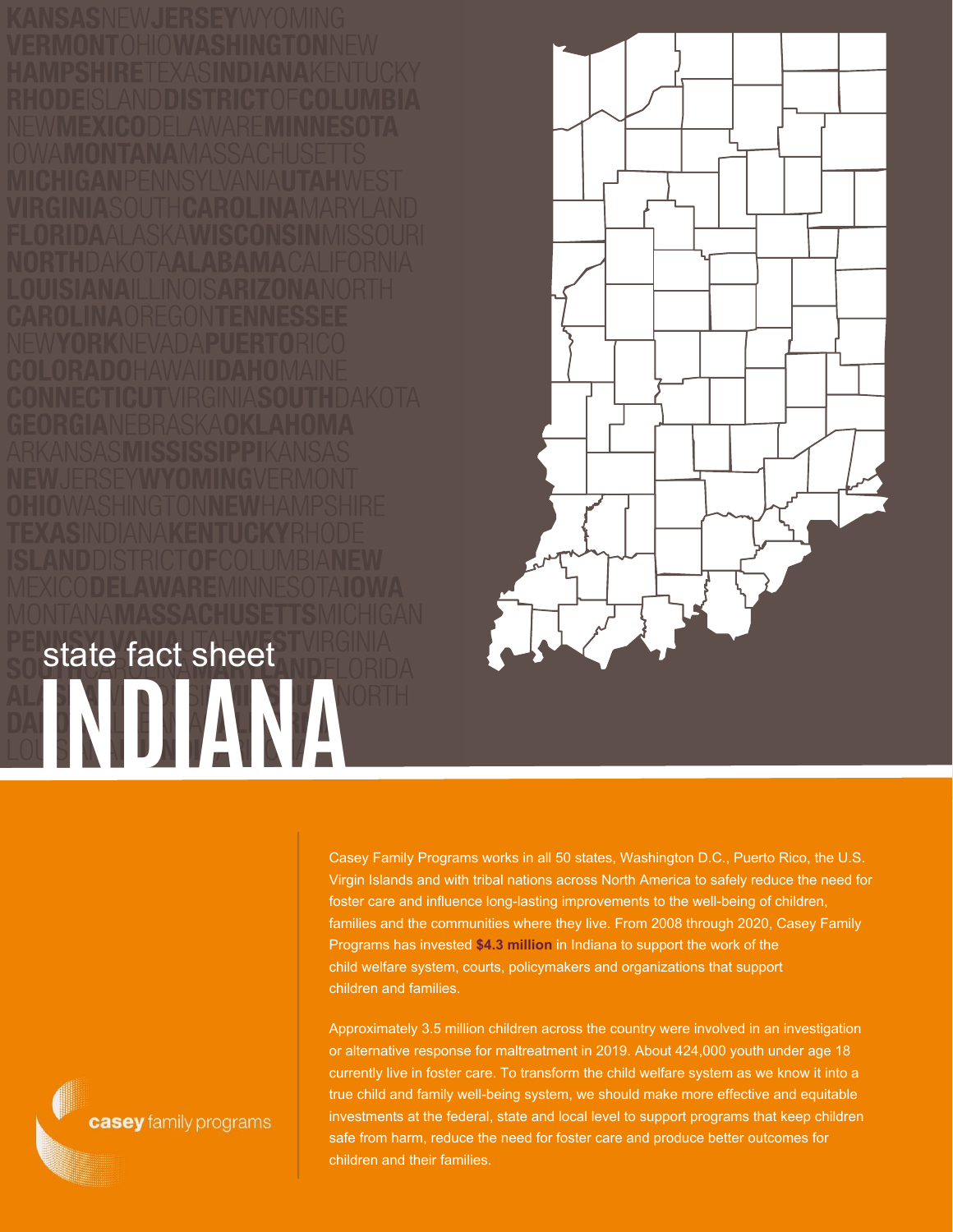We talk about a "foster care system," but the goal is to create a child and family well-being system that prevents abuse and neglect and helps every child grow up safely in his or her own family whenever possible. Rather than waiting for maltreatment to occur, we can improve the safety of children who have come to the attention of child protective services by helping their families with evidence-based and promising practices.

Across Indiana in 2019, approximately:

## 147,759

funds from Family First.



Most states currently are limited to using the bulk of the \$9.8 billion in dedicated federal child welfare funding only for services related to foster care. The Family First Prevention Services Act of 2018 and the Family First Transition Act of 2019 provide states with the historic opportunity to invest federal funding to support preventive services, including substance abuse, mental health and parental skill training, so more children can remain safely at home. States and tribes now have access to new federal prevention resources to help keep children safe from harm in the first place by helping strengthen their families.

How federal child welfare funding is currently aligned in Indiana\*:

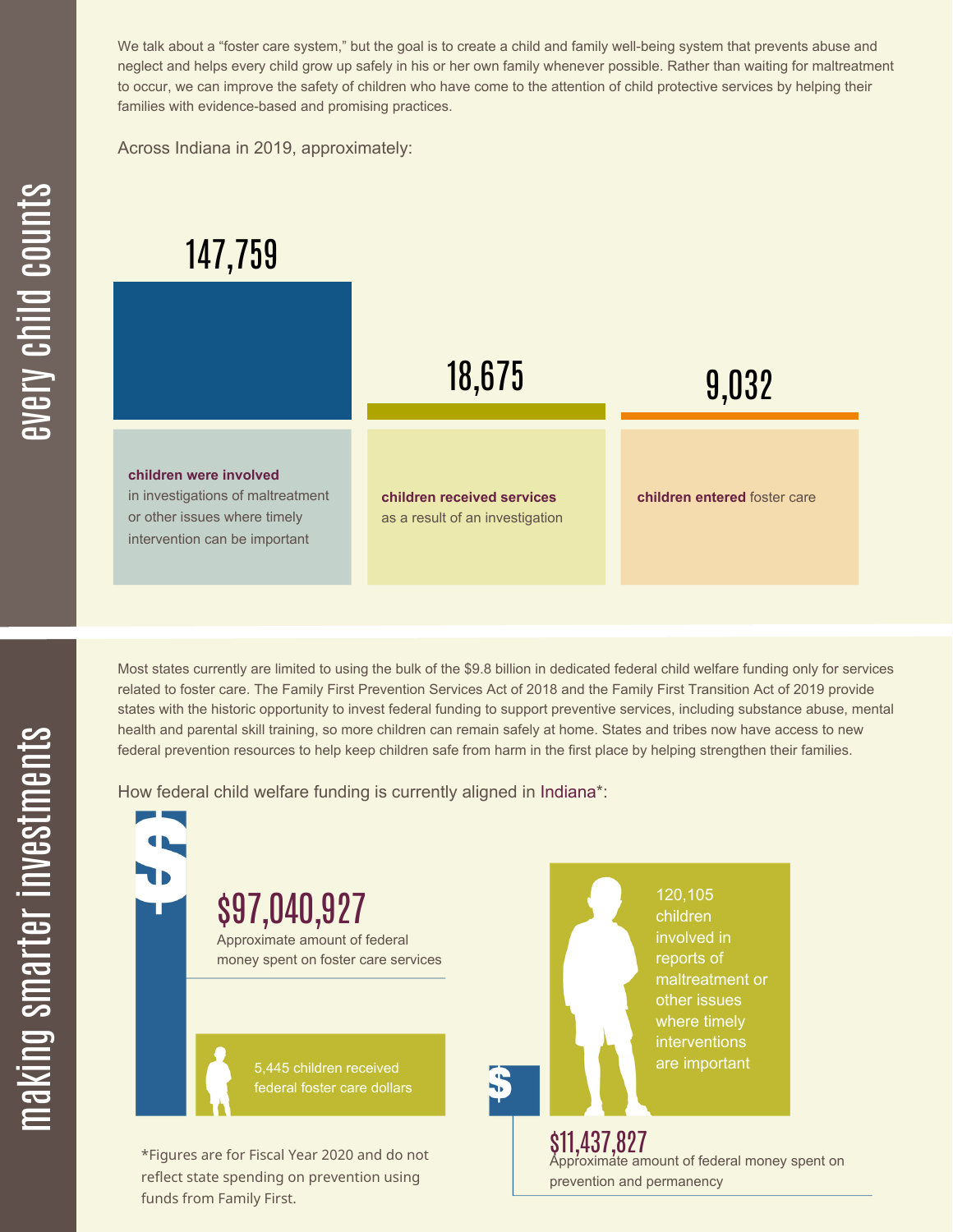Safety and effective response go hand in hand. Most children enter foster care due to neglect and other reasons — not because of physical or sexual abuse. In Indiana, providing targeted and effective interventions as soon as possible, including by accessing new federal resources provided under the Family First Prevention Services Act and the Family First Transition Act, can safely allow children to remain with their families and thrive.

## Reasons children in Indiana enter foster care:

| 14%                                                     | 86%                |
|---------------------------------------------------------|--------------------|
| <b>ABUSE</b>                                            | NEGLECT AND OTHER* |
| Children under age 18 living in foster care in Indiana: |                    |

(as of September 30 of each year)



\*"Other" includes parental substance abuse, child substance abuse, child disability, child behavior problems, parent death, parent incarceration, caretaker inability to cope, relinquishment or inadequate housing.

93% of children in Indiana do not experience a repeat occurrence of maltreatment within six months

 $\overline{\phantom{1}}$  $\overline{\mathbf \Theta}$  $\overline{\mathbf{C}}$ <u>pin</u>  $\overline{\mathbf{C}}$  $\overline{\mathbf{C}}$  $\equiv$  $\overline{\mathbf{c}}$  $\overline{\phantom{0}}$  $\boldsymbol{\mathcal{O}}$ a  $\overrightarrow{\mathbf{e}}$ 

What happens to children who end up in foster care? Most are safely reunited with their own family or extended family. A significant number are adopted. Under the Family First Prevention Services Act, communities can more easily invest in helping

more children to grow up in safe, stable families by providing appropriate and timely services prior to the need for removal, or

Among children in Indiana who exited foster care in 2019:

after they return home or have been adopted.